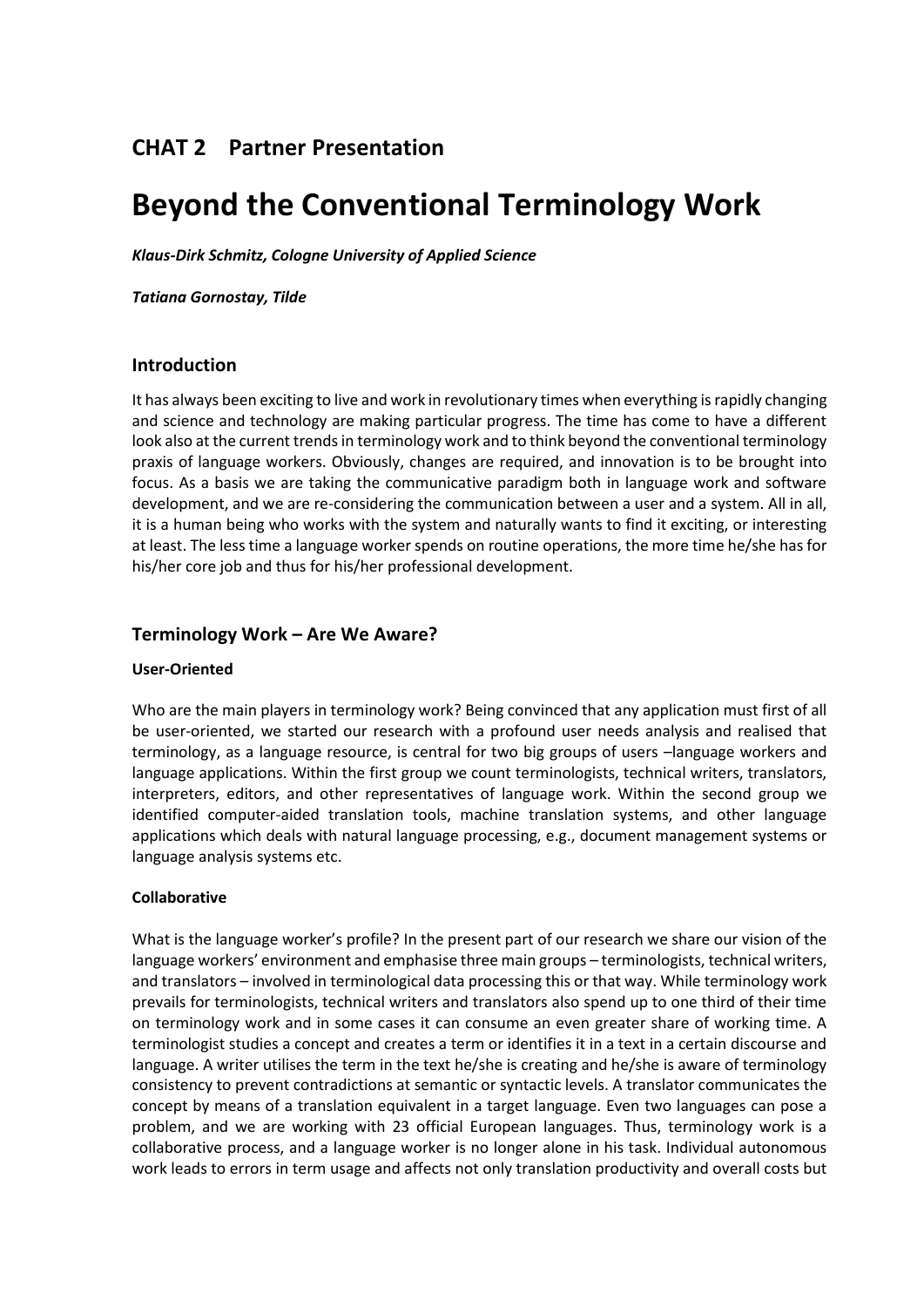also influences further phases of content life cycle, e.g., failures in product technical support, client request processing, marketing etc.

### **Portable**

What do language workers need? Each of the three users usually use computer-aided tools to save resources in terms of time and finance. However, our research has drawn attention to the fragmentation of existing tools. Although such tools help a lot, there is no single tool which could cover all the major steps within a term life cycle from identification to translation and further exploitation in other language applications. Existing and/or available tools are not adjusted to the new trends in terminology work, e.g., few tools integrate facilities for corpus work, most tools have limited language coverage, few tools have sharing facilities and are adherent to ISO standards, no tool is based on cloud computing etc. According to the LISA 2004 survey, more than a half of respondents were dissatisfied with the functionality of existing tools. The current situation hasn't changed significantly, however, we have to admit a positive change and the blooming of the language industry in general.

#### **Interoperable**

Interoperability is the next point to linger over. Our users need interoperable systems not only within language working environments, but with capacity for inclusion into the World Wide Web technology, supporting the evolution of the Internet and an emerging Web 3.0 technology. It is therefore compulsory to implement standards that can be used to exchange terminological data between different applications and systems. More than this, XML-based standards such as TBX (TermBase eXchange ISO 30042) will also provide an RDF version of the terminology format that allows for interoperability with the Linked Open Data community. Terminological data will be an important part of the semantic web and be accessible not only by typical terminological applications.

#### **Cloud@Based**

Diligent terminology work is time consuming and therefore expensive. The more persons make use of the existing terminology and the more people can be involved into the elaboration of terminology, the better will be the return of investment. Traditional media for managing and disseminating terminology such as printed glossaries or dictionaries, but also conventional computer tools such as desktop or even client-server terminology management systems are not ideal for involving many terminology workers and users of different profiles (see paragraph on collaborative terminology work above). Cloud-based technologies and working methods will be essential parts of future terminology efforts.

# **Multilingual**

And the last but not the least, multilinguality is one of the most important heritage features which people struggle to preserve, and our task is to support it also at professional level.

# **Next Generation Terminology Work**

How could TaaS help language workers achieve their goals and make their terminology work exciting? Speaking in terms of Martin Kay and John Hutchins who studied computer-aided translation and the concept of a translation workstation, or workbench, language workers need a terminology workstation based on modern computing technologies. This is vital to be understood not from the